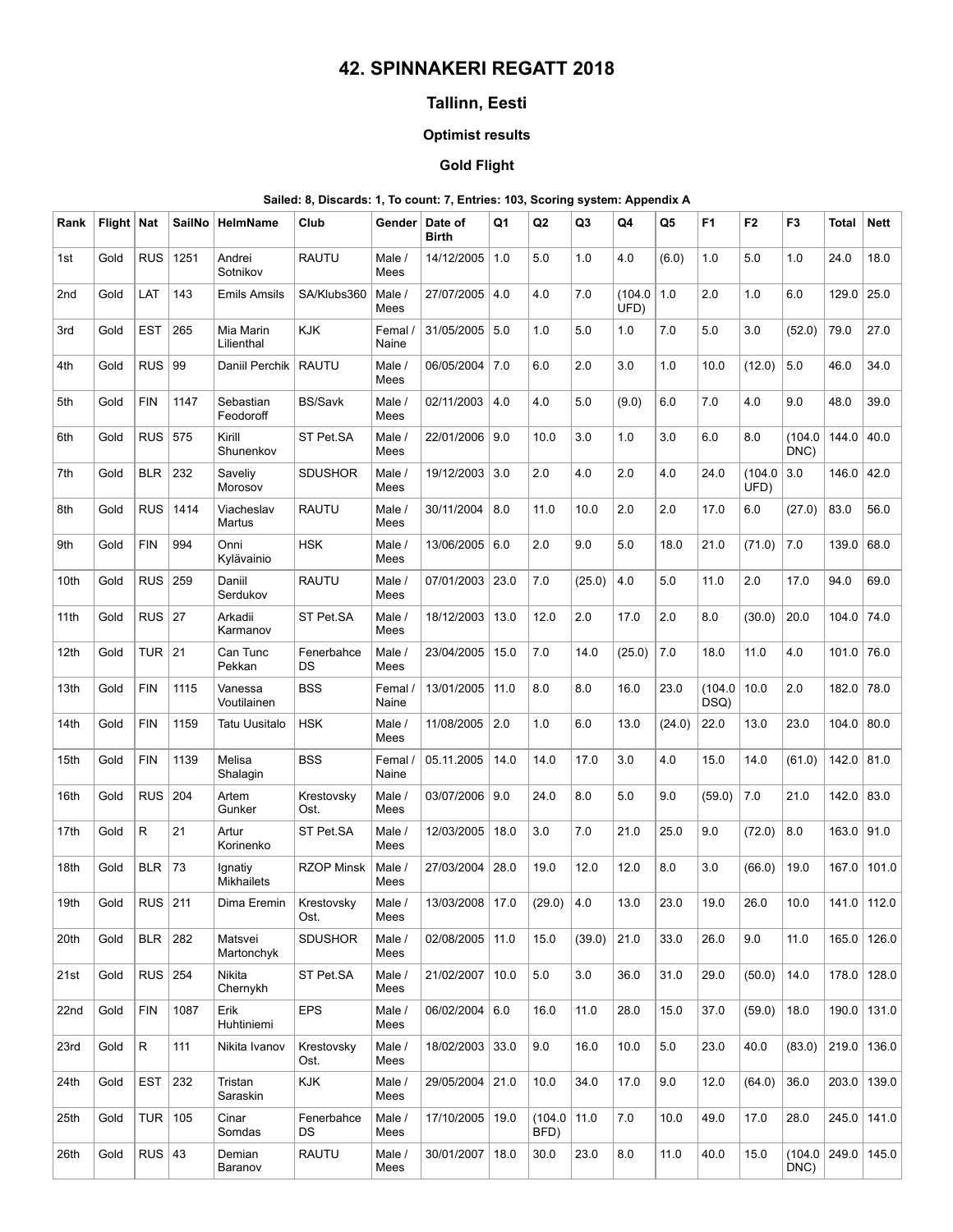| Rank | Flight   Nat |            | SailNo | HelmName                        | Club               | Gender           | Date of<br><b>Birth</b> | Q1     | Q <sub>2</sub>  | Q3     | Q4   | Q5   | F <sub>1</sub> | F <sub>2</sub> | F <sub>3</sub>      | <b>Total</b> | <b>Nett</b>   |
|------|--------------|------------|--------|---------------------------------|--------------------|------------------|-------------------------|--------|-----------------|--------|------|------|----------------|----------------|---------------------|--------------|---------------|
| 27th | Gold         | <b>FIN</b> | 528    | Samuel<br>Gaffney               | <b>EMK</b>         | Male /<br>Mees   | 06/04/2004              | 22.0   | 14.0            | 16.0   | 41.0 | 20.0 | (56.0)         | 25.0           | 16.0                | 210.0        | 154.0         |
| 28th | Gold         | <b>BLR</b> | 1202   | Uladzislau<br>Ushakou           | <b>RZOP Minsk</b>  | Male /<br>Mees   | 16/02/2005              | 20.0   | 37.0            | 30.0   | 11.0 | 11.0 | 27.0           | 21.0           | (59.0)              | 216.0        | 157.0         |
| 29th | Gold         | <b>RUS</b> | 14     | Mariia<br>Krylova               | <b>RAUTU</b>       | Femal /<br>Naine | 05/07/2005              | 27.0   | 8.0             | 19.0   | 11.0 | 25.0 | 52.0           | 16.0           | (56.0)              | 214.0        | 158.0         |
| 30th | Gold         | <b>BLR</b> | 200    | Leanid<br>Sharubin              | <b>RZOP Minsk</b>  | Male /<br>Mees   | 21.10.2004              | 30.0   | 12.0            | 31.0   | 10.0 | 14.0 | 36.0           | (38.0)         | 29.0                | 200.0        | 162.0         |
| 31st | Gold         | <b>RUS</b> | 52     | Aleksandr<br>Laptev             | <b>RAUTU</b>       | Male /<br>Mees   | 10/05/2006 5.0          |        | 13.0            | 10.0   | 32.0 | 40.0 | 25.0           | (70.0)         | 39.0                | 234.0        | 164.0         |
| 32nd | Gold         | <b>FIN</b> | 1047   | Aatos<br>Kylävainio             | <b>HSK</b>         | Male /<br>Mees   | 22/08/2007              | 16.0   | 20.0            | 26.0   | 12.0 | 22.0 | (73.0)         | 34.0           | 40.0                | 243.0        | 170.0         |
| 33rd | Gold         | <b>TUR</b> | 3035   | Alper Boru                      | Fenerbahce<br>DS   | Male /<br>Mees   | 06/12/2006              | 12.0   | 18.0            | 13.0   | 26.0 | 35.0 | 28.0           | 39.0           | (64.0)              | 235.0        | 171.0         |
| 34th | Gold         | LAT        | 55     | Rihards<br>Plavins              | <b>RYC</b>         | Male /<br>Mees   | 31/03/2007              | 3.0    | 6.0             | 12.0   | 64.0 | 53.0 | 13.0           | (104.0<br>DNC) | 25.0                | 280.0        | 176.0         |
| 35th | Gold         | <b>FIN</b> | 563    | Oskari Laurila                  | <b>EPS</b>         | Male /<br>Mees   | 30/03/2005   8.0        |        | (104.0)<br>BFD) | 28.0   | 6.0  | 19.0 | 55.0           | 24.0           | 38.0                | 282.0        | 178.0         |
| 36th | Gold         | <b>EST</b> | 252    | Susanna<br>Silluta              | <b>KJK</b>         | Femal /<br>Naine | 30/10/2004              | 41.0   | 29.0            | 15.0   | 14.0 | 15.0 | 32.0           | 33.0           | (43.0)              | 222.0        | 179.0         |
| 37th | Gold         | <b>FIN</b> | 999    | Sofia<br>Svartström             | <b>EPS</b>         | Femal /<br>Naine | 26/12/2005              | 31.0   | 15.0            | 21.0   | 23.0 | 19.0 | (63.0)         | 22.0           | 53.0                | 247.0        | 184.0         |
| 38th | Gold         | <b>FIN</b> | 1129   | Linud<br>Vaalavuo               | <b>HSK</b>         | Male /<br>Mees   | 11/07/2007              | 28.0   | 11.0            | (52.0) | 6.0  | 34.0 | 31.0           | 43.0           | 32.0                | 237.0        | 185.0         |
| 39th | Gold         | RUS        | 9      | Gleb Glotov                     | Krestovsky<br>Ost. | Male /<br>Mees   | 22/08/2006 24.0         |        | 21.0            | 1.0    | 52.0 | 38.0 | 38.0           | 19.0           | (79.0)              | 272.0        | 193.0         |
| 40th | Gold         | RUS        | 251    | Artemii<br>Zapoev               | RAUTU              | Male /<br>Mees   | 17/12/2007              | 31.0   | (60.0)          | 20.0   | 36.0 | 16.0 | 44.0           | 27.0           | 22.0                | 256.0        | 196.0         |
| 41st | Gold         | <b>TUR</b> | 106    | Huseyin<br>Sener                | Fenerbahce<br>DS   | Male /<br>Mees   | 22/07/2005              | 25.0   | 43.0            | 20.0   | 30.0 | 17.0 | 45.0           | 18.0           | (78.0)              | 276.0        | 198.0         |
| 42nd | Gold         | <b>FIN</b> | 1095   | Erika<br>Forsman                | <b>MP</b>          | Femal /<br>Naine | 24/02/2004              | 24.0   | 13.0            | 29.0   | 15.0 | 21.0 | 74.0           | 23.0           | (85.0)              | 284.0        | 199.0         |
| 43rd | Gold         | <b>RUS</b> | 414    | Alisa<br>Ivanovskaya            | <b>RAUTU</b>       | Femal /<br>Naine | 04/04/2005              | 45.0   | 38.0            | 21.0   | 18.0 | 26.0 | 33.0           | (62.0)         | 26.0                | 269.0        | 207.0         |
| 44th | Gold         | <b>BLR</b> | 505    | Denis Sukhov                    | <b>SDUSHOR</b>     | Male /<br>Mees   | 04/07/2007              | 10.0   | 31.0            | 34.0   | 22.0 | 50.0 | 58.0           | (65.0)         | 13.0                | 283.0        | 218.0         |
| 45th | Gold         | <b>FIN</b> | 1104   | Luka<br>Kotilainen              | <b>HSK</b>         | Male /<br>Mees   | 07/06/2005   42.0       |        | 26.0            | 19.0   | 19.0 | 28.0 | 51.0           | (82.0)         | 35.0                |              | $302.0$ 220.0 |
| 46th | Gold         | <b>TUR</b> | 3042   | Kerem<br>Sungun                 | Fenerbahce<br>DS   | Male /<br>Mees   | 13/08/2007              | 2.0    | 9.0             | 6.0    | 63.0 | 36.0 | 4.0            | (104.0<br>UFD) | 104.0<br><b>BFD</b> | 328.0        | 224.0         |
| 47th | Gold         | <b>FIN</b> | 1040   | Hymy Savela                     | <b>HSK</b>         | Femal /<br>Naine | 03/07/2005   47.0       |        | 19.0            | 49.0   | 20.0 | 10.0 | 20.0           | (96.0)         | 62.0                | 323.0        | 227.0         |
| 48th | Gold         | <b>BLR</b> | 838    | Yaraslau<br>Zapolski-<br>Dounar | <b>RZOP Minsk</b>  | Male /<br>Mees   | 19/04/2005 37.0         |        | 34.0            | 15.0   | 40.0 | 47.0 | 34.0           | 20.0           | (49.0)              | 276.0        | 227.0         |
| 49th | Gold         | RUS        | 205    | Sofia<br>Pusheva                | Krestovsky<br>Ost. | Femal /<br>Naine | 01/04/2006              | 17.0   | 21.0            | 36.0   | 33.0 | 8.0  | 61.0           | 57.0           | (89.0)              | 322.0        | 233.0         |
| 50th | Gold         | <b>EST</b> | 208    | Henry-Mark<br>Andresson         | <b>KJK</b>         | Male /<br>Mees   | 03/12/2004              | 25.0   | 43.0            | 45.0   | 14.0 | 18.0 | 53.0           | 41.0           | (91.0)              | 330.0        | 239.0         |
| 51st | Gold         | RUS        | 49     | Alisa<br>Kodaneva               | ST Pet.SA          | Femal /<br>Naine | 04/06/2004              | 32.0   | 49.0            | 18.0   | 26.0 | 13.0 | (60.0)         | 55.0           | 55.0                | 308.0        | 248.0         |
| 52nd | Gold         | LTU        | 751    | Rojus<br>Stankevicius           | SC<br>Atzalynas    | Male /<br>Mees   | 15/11/2005              | 45.0   | 52.0            | 9.0    | 34.0 | 30.0 | 42.0           | 44.0           | (93.0)              | 349.0        | 256.0         |
| 53rd | Gold         | <b>EST</b> | 6      | Karel Ratnik                    | Pärnu JK           | Male /<br>Mees   | 22/11/2005              | 22.0   | (104.0<br>BFD)  | 14.0   | 38.0 | 30.0 | 65.0           | 45.0           | 42.0                | 360.0        | 256.0         |
| 54th | Gold         | RUS        | 75     | Anna<br>Neganova                | ST Pet.SA          | Femal /<br>Naine | 22/06/2005 33.0         |        | 54.0            | 43.0   | 22.0 | 27.0 | 41.0           | 47.0           | (72.0)              | 339.0        | 267.0         |
| 55th | Gold         | RUS        | 999    | Dima<br>Shabanov                | Krestovsky<br>Ost. | Male /<br>Mees   | 11/06/2005              | 50.0   | 27.0            | 65.0   | 8.0  | 12.0 | 77.0           | 29.0           | (81.0)              | 349.0        | 268.0         |
| 56th | Gold         | <b>FIN</b> | 1027   | Lars<br>Habermacher             | <b>HSK</b>         | Male /<br>Mees   | 06/03/2003              | (51.0) | 42.0            | 51.0   | 30.0 | 14.0 | 46.0           | 37.0           | 51.0                |              | $322.0$ 271.0 |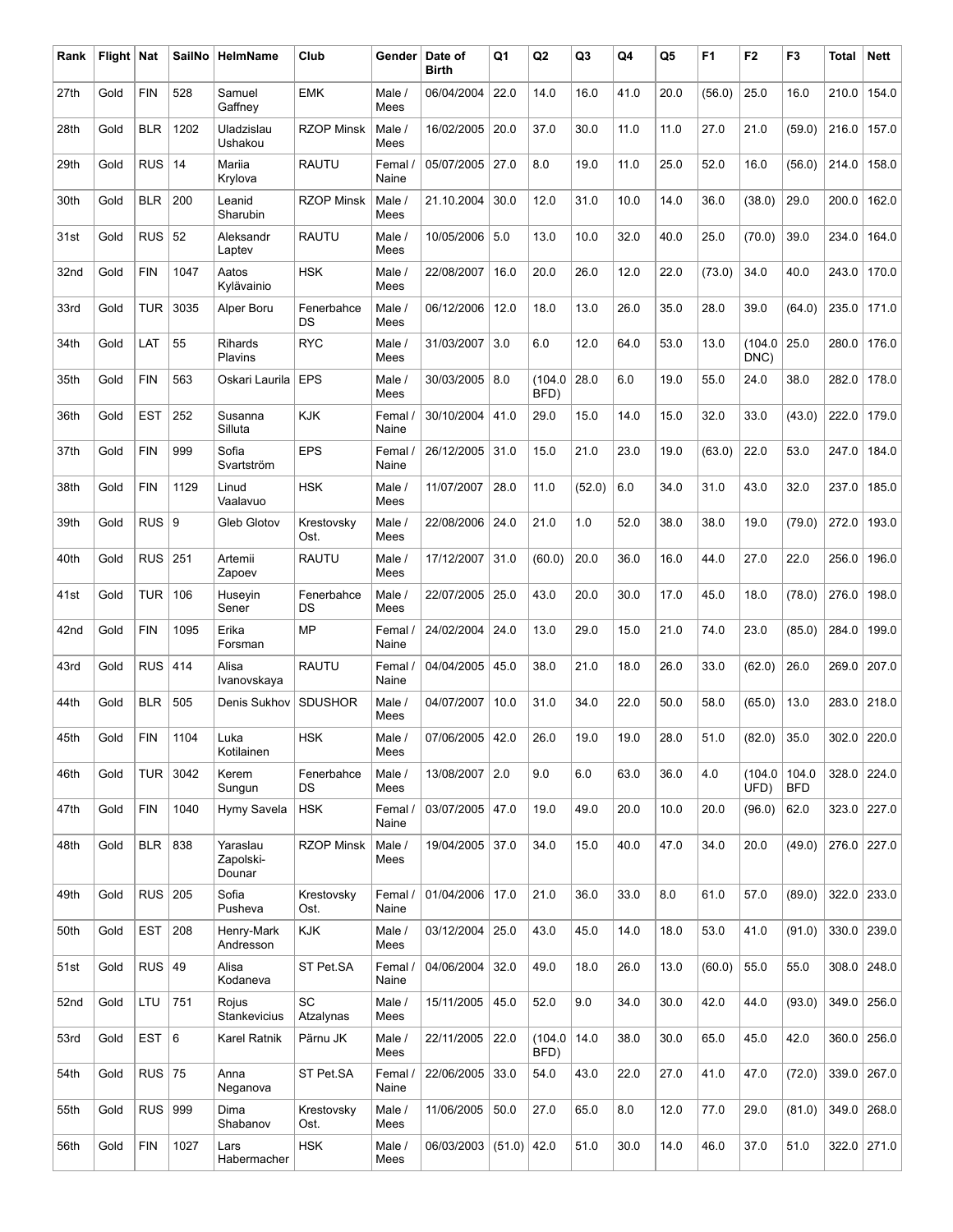| Rank | Flight   Nat |            | SailNo | HelmName                     | Club               | Gender           | Date of<br><b>Birth</b> | Q1   | Q <sub>2</sub> | Q3             | Q4             | Q5                  | F <sub>1</sub> | F <sub>2</sub>      | F3                  | Total | <b>Nett</b> |
|------|--------------|------------|--------|------------------------------|--------------------|------------------|-------------------------|------|----------------|----------------|----------------|---------------------|----------------|---------------------|---------------------|-------|-------------|
| 57th | Gold         | <b>RUS</b> | 131    | Ivan<br>Morshinin            | Krestovsky<br>Ost. | Male /<br>Mees   | 27/09/2007              | 14.0 | 3.0            | 33.0           | 62.0           | (104.0)<br>DNF)     | 83.0           | 32.0                | 46.0                | 377.0 | 273.0       |
| 58th | Gold         | <b>RUS</b> | 104    | Vladimir<br>Lebedev          | ST Pet.SA          | Male /<br>Mees   | 07/11/2007              | 43.0 | 49.0           | 30.0           | 24.0           | 22.0                | 70.0           | 35.0                | (71.0)              | 344.0 | 273.0       |
| 59th | Gold         | <b>AUS</b> | 1332   | Stella Hurley                | <b>HHSC</b>        | Femal /<br>Naine | 01/09/2006              | 49.0 | 35.0           | 22.0           | 35.0           | 24.0                | 50.0           | (104.0<br>DNC)      | 58.0                | 377.0 | 273.0       |
| 60th | Gold         | <b>FIN</b> | 1043   | Helmi<br>Vauhkonen           | <b>HSK</b>         | Femal /<br>Naine | 11/09/2007              | 12.0 | 16.0           | 13.0           | 35.0           | 67.0                | (98.0)         | 94.0                | 37.0                | 372.0 | 274.0       |
| 61st | Gold         | <b>BLR</b> | 37     | Felicia<br><b>Mikhailets</b> | <b>RZOP Minsk</b>  | Femal /<br>Naine | 09/05/2006              | 44.0 | 39.0           | 24.0           | 45.0           | 29.0                | (66.0)         | 46.0                | 57.0                | 350.0 | 284.0       |
| 62nd | Gold         | LTU        | 456    | Matas<br>Kniubas             | <b>Bangputys</b>   | Male /<br>Mees   | 01/01/2006              | 62.0 | 40.0           | 48.0           | 24.0           | 39.0                | 30.0           | (95.0)              | 45.0                | 383.0 | 288.0       |
| 63rd | Gold         | <b>FIN</b> | 1155   | Amelie<br>Mannerberg         | <b>BS/NJK</b>      | Femal /<br>Naine | 16/04/2007              | 15.0 | 58.0           | 40.0           | 39.0           | 37.0                | 64.0           | (81.0)              | 41.0                | 375.0 | 294.0       |
| 64th | Gold         | <b>FIN</b> | 1134   | Pulmu<br>Oksanen             | <b>EMK</b>         | Femal /<br>Naine | 31/05/2005              | 67.0 | 50.0           | 33.0           | 18.0           | 31.0                | (86.0)         | 31.0                | 65.0                | 381.0 | 295.0       |
| 65th | Gold         | LAT        | 107    | <b>Viesturs</b><br>Simsons   | <b>RJK</b>         | Male /<br>Mees   | 16/06/2006              | 38.0 | 23.0           | 27.0           | 48.0           | 44.0                | (94.0)         | 91.0                | 31.0                | 396.0 | 302.0       |
| 66th | Gold         | <b>EST</b> | 166    | Karl Robert<br>Masing        | <b>HPSK</b>        | Male /<br>Mees   | 02/02/2006              | 46.0 | 36.0           | 32.0           | 42.0           | 46.0                | (62.0)         | 42.0                | 60.0                | 366.0 | 304.0       |
| 67th | Gold         | <b>RUS</b> | 4141   | Stepan<br>Zapoev             | <b>RAUTU</b>       | Male /<br>Mees   | 10/04/2004              | 29.0 | 26.0           | 23.0           | 9.0            | 12.0                | (104.0<br>DNC) | 104.0<br><b>DNC</b> | 104.0<br><b>DNC</b> | 411.0 | 307.0       |
| 68th | Gold         | <b>EST</b> | 130    | Andrias Sepp                 | Pärnu JK           | Male /<br>Mees   | 15/12/2006              | 21.0 | 22.0           | 25.0           | (104.0<br>DNC) | 104.0<br><b>DNC</b> | 68.0           | 56.0                | 12.0                | 412.0 | 308.0       |
| 69th | Gold         | LTU        | 454    | Deimantas<br>Valeika         | Bangputys          | Male /<br>Mees   | 18/05/2004              | 63.0 | 35.0           | 42.0           | 29.0           | 40.0                | (85.0)         | 36.0                | 63.0                | 393.0 | 308.0       |
| 70th | Gold         | <b>RUS</b> | 127    | Andrei<br>Svetlitca          | <b>RAUTU</b>       | Male /<br>Mees   | 27/06/2004              | 59.0 | 20.0           | 59.0           | 23.0           | 26.0                | 72.0           | (104.0<br>UFD)      | 50.0                | 413.0 | 309.0       |
| 71st | Gold         | LAT        | 100    | Jekabs<br>Codars             | Jurmala            | Male /<br>Mees   | 23/01/2007              | 7.0  | 32.0           | 22.0           | (104.0<br>DNC) | 104.0<br><b>DNC</b> | 39.0           | 52.0                | 54.0                | 414.0 | 310.0       |
| 72nd | Gold         | <b>RUS</b> | 691    | Rodion<br>Gavriushenko       | ST Pet.SA          | Male /<br>Mees   | 06/05/2006              | 57.0 | 25.0           | 27.0           | 19.0           | (104.0<br>DNC)      | 67.0           | 28.0                | 88.0                | 415.0 | 311.0       |
| 73rd | Gold         | <b>RUS</b> | 206    | Stasia<br>Gunker             | Krestovsky<br>Ost. | Femal /<br>Naine | 10/12/2007              | 20.0 | 37.0           | (104.0<br>UFD) | 47.0           | 29.0                | 96.0           | 58.0                | 24.0                | 415.0 | 311.0       |
| 74th | Gold         | <b>BLR</b> | 333    | Liaushynski<br>Vasiliy       | <b>SDUSHOR</b>     | Male /<br>Mees   | 05/08/2006              | 26.0 | 27.0           | 56.0           | 65.0           | 46.0                | (84.0)         | 83.0                | 15.0                | 402.0 | 318.0       |
| 75th | Gold         | <b>FIN</b> | 1158   | Oskar<br>Kovalainen          | <b>BS</b>          | Male /<br>Mees   | 30/09/2007 41.0         |      | 33.0           | 38.0           | 53.0           | (104.0)<br>DNC)     | 14.0           | 67.0                | 73.0                |       | 423.0 319.0 |
| 76th | Gold         | <b>EST</b> | 218    | Hugo Mart<br>Reisner         | <b>ROPK</b>        | Male /<br>Mees   | 13/09/2005              | 19.0 | 24.0           | 17.0           | 69.0           | 60.0                | 48.0           | (93.0)              | 86.0                | 416.0 | 323.0       |
| 77th | Gold         | <b>BLR</b> | 323    | Valeria<br>Gulidova          | <b>SDUSHOR</b>     | Femal /<br>Naine | 28/08/2006              | 35.0 | 73.0           | 57.0           | 58.0           | 36.0                | 35.0           | (87.0)              | 30.0                | 411.0 | 324.0       |
| 78th | Gold         | RUS        | 207    | Artemii Nikitin              | Krestovsky<br>Ost. | Male /<br>Mees   | 24/03/2006              | 56.0 | 36.0           | 40.0           | 33.0           | 33.0                | (78.0)         | 61.0                | 70.0                | 407.0 | 329.0       |
| 79th | Gold         | RUS        | 1577   | Elizaveta<br>Zvereva         | SC<br>Kenigsberg   | Femal /<br>Naine | 25/04/2003              | 23.0 | 44.0           | 66.0           | 44.0           | 51.0                | (91.0)         | 69.0                | 33.0                | 421.0 | 330.0       |
| 80th | Gold         | RUS        | 990    | <b>Vladimir Vituk</b>        | Krestovsky<br>Ost. | Male /<br>Mees   | 11/02/2006              | 58.0 | 17.0           | 18.0           | 55.0           | 28.0                | 81.0           | 78.0                | (99.0)              | 434.0 | 335.0       |
| 81st | Gold         | TUR $ 1$   |        | Tuna Iscen                   | <b>Istanbul SC</b> | Male /<br>Mees   | 03/02/2007              | 46.0 | 17.0           | 37.0           | 37.0           | 55.0                | (80.0)         | 63.0                | 80.0                | 415.0 | 335.0       |
| 82nd | Gold         | $RUS$ 555  |        | Andrei<br>Shunenkov          | ST Pet.SA          | Male /<br>Mees   | 03/11/2007              | 54.0 | 64.0           | 57.0           | 15.0           | 16.0                | 79.0           | 51.0                | (94.0)              | 430.0 | 336.0       |
| 83rd | Gold         | RUS        | 68     | Mixail<br>Latyshevsky        | Krestovsky<br>Ost. | Male /<br>Mees   | 28/06/2007              | 27.0 | 85.0           | 45.0           | 16.0           | 69.0                | 16.0           | 80.0                | (95.0)              | 433.0 | 338.0       |
| 84th | Gold         | <b>FIN</b> | 1120   | Sofiia Seliö                 | BS                 | Femal /<br>Naine | 07/04/2006 37.0         |      | 61.0           | 24.0           | 57.0           | 42.0                | 69.0           | (74.0)              | 48.0                | 412.0 | 338.0       |
| 85th | Gold         | TUR $ 8$   |        | Mert Tuna<br>Tugcu           | <b>Istanbul SC</b> | Male /<br>Mees   | 12/09/2006              | 34.0 | 32.0           | 41.0           | 54.0           | 45.0                | (88.0)         | 60.0                | 75.0                | 429.0 | 341.0       |
| 86th | Gold         | <b>FIN</b> | 1132   | Felix<br>Sergelius           | <b>HSK</b>         | Male /<br>Mees   | 13/03/2006              | 48.0 | (104.0<br>BFD) | 46.0           | 7.0            | 13.0                | 75.0           | 85.0                | 69.0                | 447.0 | 343.0       |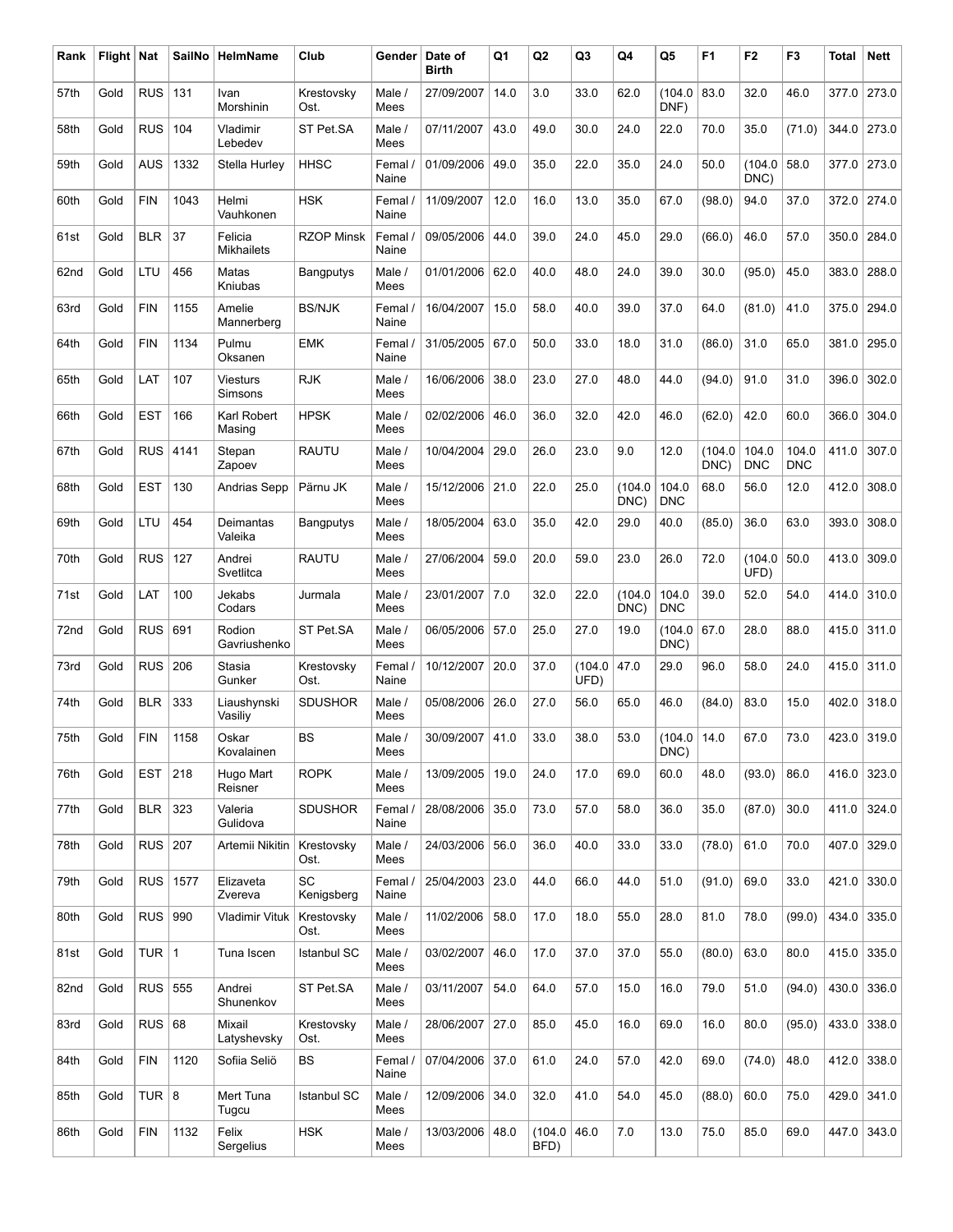| Rank  | Flight Nat |            | <b>SailNo</b> | <b>HelmName</b>       | Club                    | Gender           | Date of<br><b>Birth</b> | Q1     | Q2             | Q <sub>3</sub> | Q4              | Q <sub>5</sub> | F <sub>1</sub>      | F <sub>2</sub>      | F <sub>3</sub> | Total | <b>Nett</b> |
|-------|------------|------------|---------------|-----------------------|-------------------------|------------------|-------------------------|--------|----------------|----------------|-----------------|----------------|---------------------|---------------------|----------------|-------|-------------|
| 87th  | Gold       | LTU        | 51            | Kristupas<br>Alseika  | <b>NSM</b>              | Male /<br>Mees   | 11/06/2006              | 32.0   | 45.0           | 61.0           | 47.0            | 20.0           | 54.0                | (88.0)              | 87.0           | 434.0 | 346.0       |
| 88th  | Gold       | <b>TUR</b> | 3031          | Dilay Balaban         | Fenerbahce<br>DS        | Femal /<br>Naine | 29/05/2006              | 53.0   | 28.0           | 39.0           | 40.0            | 44.0           | 76.0                | (79.0)              | 67.0           | 426.0 | 347.0       |
| 89th  | Gold       | <b>FIN</b> | 601           | Heta<br>Ruohonen      | <b>HSK</b>              | Femal /<br>Naine | 03/12/2005              | 26.0   | 25.0           | 38.0           | (104.0)<br>UFD) | 54.0           | 104.0<br><b>BFD</b> | 54.0                | 47.0           | 452.0 | 348.0       |
| 90th  | Gold       | <b>BLR</b> | 515           | Valoshynau<br>Yaramir | <b>SDUSHOR</b>          | Male /<br>Mees   | 06/06/2006              | 30.0   | 51.0           | 53.0           | 49.0            | 57.0           | (95.0)              | 75.0                | 34.0           | 444.0 | 349.0       |
| 91st  | Gold       | LAT        | 69            | Jete Mezite           | Jurmala                 | Femal /<br>Naine | 20/01/2006              | (82.0) | 62.0           | 54.0           | 28.0            | 32.0           | 57.0                | 73.0                | 44.0           | 432.0 | 350.0       |
| 92nd  | Gold       | <b>EST</b> | 125           | Artur Ader            | <b>SMS</b>              | Male /<br>Mees   | 05/11/2007              | 35.0   | 22.0           | 62.0           | 41.0            | 54.0           | 71.0                | (77.0)              | 66.0           | 428.0 | 351.0       |
| 93rd  | Gold       | $RUS$ 4    |               | Aleksander<br>Oginian | <b>RAUTU</b>            | Male /<br>Mees   | 31/07/2007              | 42.0   | 53.0           | 37.0           | 46.0            | 59.0           | 47.0                | 68.0                | (76.0)         | 428.0 | 352.0       |
| 94th  | Gold       | <b>EST</b> | 182           | Holger<br>Noormets    | <b>KJK</b>              | Male /<br>Mees   | 17/01/2005              | 47.0   | 48.0           | 32.0           | 45.0            | 48.0           | 82.0                | 53.0                | (98.0)         | 453.0 | 355.0       |
| 95th  | Gold       | <b>TUR</b> | 3032          | Can<br>Senunver       | Fenerbahce<br><b>DS</b> | Male /<br>Mees   | 03/01/2006              | 55.0   | 54.0           | 35.0           | 44.0            | 39.0           | (90.0)              | 48.0                | 84.0           | 449.0 | 359.0       |
| 96th  | Gold       | <b>FIN</b> | 887           | Sakari Suurla         | <b>EMK</b>              | Male /<br>Mees   | 04/09/2005              | 50.0   | 44.0           | 29.0           | 51.0            | 56.0           | 43.0                | 89.0                | (97.0)         | 459.0 | 362.0       |
| 97th  | Gold       | LAT        | 141           | Sarona<br>Caune       | Jurmala                 | Femal /<br>Naine | 29/05/2006              | 63.0   | 51.0           | 60.0           | 20.0            | 35.0           | (93.0)              | 49.0                | 90.0           | 461.0 | 368.0       |
| 98th  | Gold       | <b>RUS</b> | 117           | Marat<br>Nikanov      | ST Pet.SA               | Male /<br>Mees   | 12/04/2007              | 40.0   | 41.0           | 42.0           | 31.0            | 37.0           | (104.0<br>DNC)      | 104.0<br><b>DNC</b> | 77.0           | 476.0 | 372.0       |
| 99th  | Gold       | <b>RUS</b> | 258           | Arsenii<br>Mikhailov  | <b>RAUTU</b>            | Male /<br>Mees   | 17/04/2007              | 16.0   | 34.0           | 48.0           | 56.0            | 48.0           | 87.0                | 84.0                | (96.0)         | 469.0 | 373.0       |
| 100th | Gold       | RUS        | 915           | Andrey<br>Lavrov      | Krestovsky<br>Ost.      | Male /<br>Mees   | 11/04/2007              | 43.0   | 38.0           | 28.0           | 43.0            | 56.0           | 89.0                | (90.0)              | 82.0           | 469.0 | 379.0       |
| 101st | Gold       | <b>TUR</b> | 25            | Ceyda Aksoy           | Fenerbahce<br>DS        | Femal /<br>Naine | 12/06/2006              | 38.0   | (104.0<br>BFD) | 59.0           | 25.0            | 21.0           | 104.0<br><b>DNC</b> | 76.0                | 68.0           | 495.0 | 391.0       |
| 102nd | Gold       | <b>EST</b> | 230           | Mari<br>Kedelauk      | <b>TJK</b>              | Femal /<br>Naine | 08/02/0005              | 40.0   | 48.0           | 75.0           | 42.0            | 32.0           | (97.0)              | 86.0                | 74.0           | 494.0 | 397.0       |
| 103rd | Gold       | <b>EST</b> | 195           | Loreta Sults          | <b>ROPK</b>             | Femal /<br>Naine | 06/07/2006              | 64.0   | 45.0           | 85.0           | 27.0            | 43.0           | (92.0)              | 92.0                | 92.0           | 540.0 | 448.0       |

### Silver Flight

### Sailed: 8, Discards: 1, To count: 7, Entries: 103, Scoring system: Appendix A

| Rank | Flight   Nat |            | <b>SailNo</b> | HelmName             | Club               | Gender           | Date of<br><b>Birth</b> | Q1             | Q2             | Q <sub>3</sub>      | Q4              | Q5              | F <sub>1</sub> | F <sub>2</sub> | F <sub>3</sub> | <b>Total</b> | <b>Nett</b>   |
|------|--------------|------------|---------------|----------------------|--------------------|------------------|-------------------------|----------------|----------------|---------------------|-----------------|-----------------|----------------|----------------|----------------|--------------|---------------|
| 1st  | Silver       | <b>FIN</b> | 935           | <b>Joel Kiiski</b>   | <b>HSK</b>         | Male $/$<br>Mees | 14/07/2005              | 1.0            | (104.0<br>BFD) | 104.0<br><b>UFD</b> | 104.0<br>UFD    | 3.0             | 1.0            | 1.0            | 1.0            |              | $319.0$ 215.0 |
| 2nd  | Silver       | <b>EST</b> | 174           | <b>August Maaste</b> | <b>KJK</b>         | Male /<br>Mees   | 20/05/2004              | 52.0           | 40.0           | 79.0                | (104.0)<br>DNF) | 27.0            | 11.0           | 5.0            | 6.0            | 324.0        | 220.0         |
| 3rd  | Silver       | LAT        | 65            | Alise Riekstina      | Jurmala            | Femal<br>Naine   | 21/06/2003              | 48.0           | 57.0           | (67.0)              | 34.0            | 61.0            | 4.0            | 17.0           | 2.0            | 290.0        | 223.0         |
| 4th  | Silver       | <b>EST</b> | 170           | Martin Lipp          | <b>ROPK</b>        | Male /<br>Mees   | 21/03/2006              | 49.0           | 42.0           | (51.0)              | 50.0            | 49.0            | 18.0           | 7.0            | 23.0           | 289.0        | 238.0         |
| 5th  | Silver       | LTU        | 106           | Rapolas<br>Norvaisas | SC Vejo<br>sparnai | Male /<br>Mees   | 22/07/2005              | (104.0<br>UFD) | 56.0           | 26.0                | 50.0            | 60.0            | 2.0            | 35.0           | 15.0           | 348.0        | 244.0         |
| 6th  | Silver       | <b>EST</b> | 172           | Oliver lida          | <b>ROPK</b>        | Male<br>Mees     | 17/04/2006              | 66.0           | 56.0           | (70.0)              | 31.0            | 41.0            | 15.0           | 4.0            | 39.0           | 322.0        | 252.0         |
| 7th  | Silver       | <b>RUS</b> | 2081          | Dimitrii Orlov       | <b>RAUTU</b>       | Male $/$<br>Mees | 09/09/2007              | (73.0)         | 53.0           | 52.0                | 58.0            | 50.0            | 8.0            | 23.0           | 8.0            | 325.0        | 252.0         |
| 8th  | Silver       | <b>FIN</b> | 828           | Max Sergelius        | <b>HSK</b>         | Male<br>Mees     | 08/07/2008              | 29.0           | 60.0           | 78.0                | 67.0            | (104.0<br>DNC)  | 5.0            | 2.0            | 12.0           | 357.0        | 253.0         |
| 9th  | Silver       | <b>FIN</b> | 881           | Teo Koponen          | <b>HSS</b>         | Male /<br>Mees   | 13.12.2007              | (71.0)         | 31.0           | 55.0                | 54.0            | 52.0            | 43.0           | 24.0           | 4.0            | 334.0        | 263.0         |
| 10th | Silver       | TUR        | 9             | Deniz Bora<br>Gok    | Istanbul SC        | Male<br>Mees     | 17/05/2005              | 60.0           | 55.0           | 66.0                | 49.0            | (104.0)<br>DNC) | 6.0            | 15.0           | 17.0           | 372.0        | 268.0         |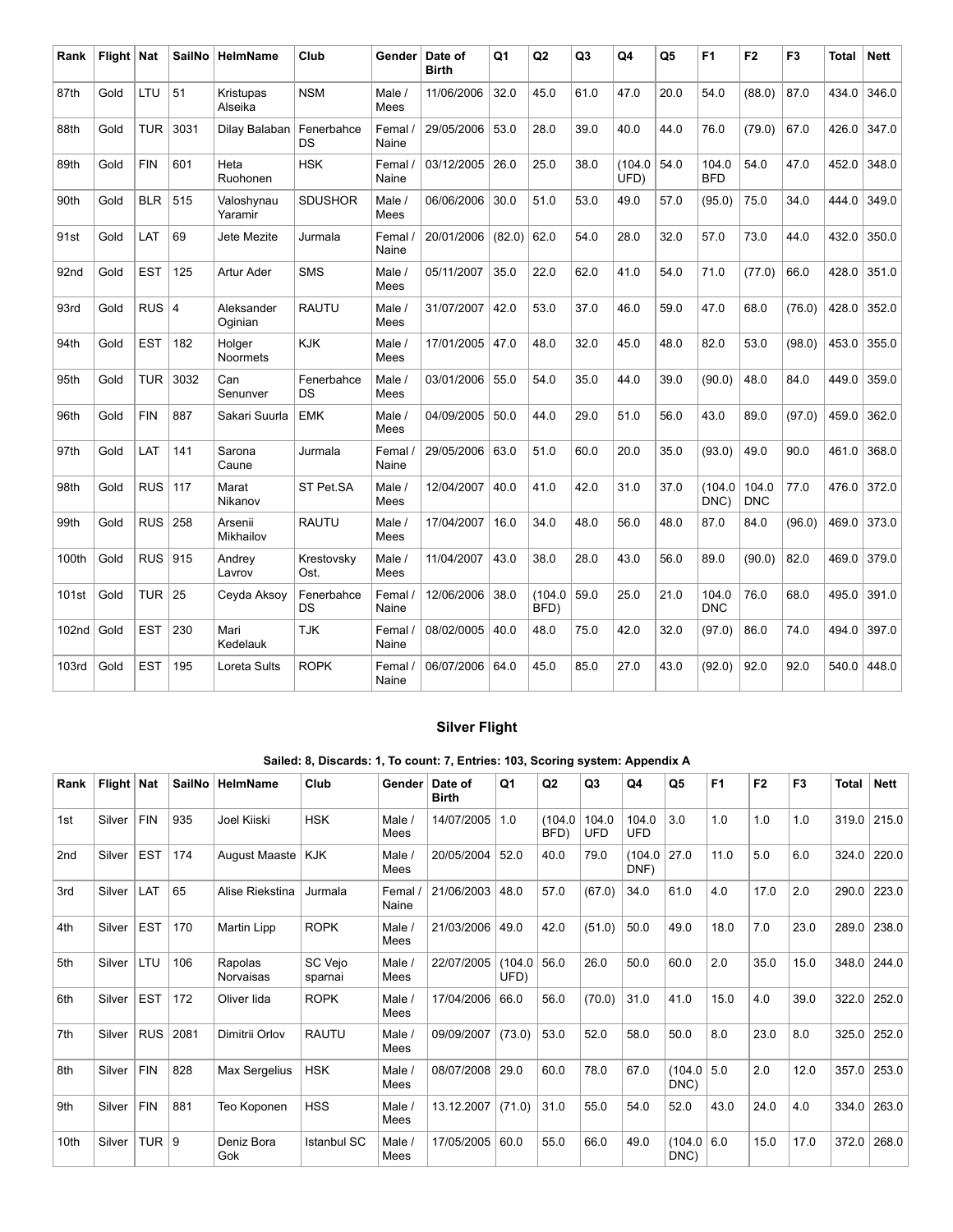| Rank | Flight   Nat |            | <b>SailNo</b> | HelmName                      | Club                    | Gender           | Date of<br><b>Birth</b> | Q1     | Q2     | Q3             | Q4                  | Q5                    | F <sub>1</sub> | F <sub>2</sub> | F <sub>3</sub>  | Total | <b>Nett</b>   |
|------|--------------|------------|---------------|-------------------------------|-------------------------|------------------|-------------------------|--------|--------|----------------|---------------------|-----------------------|----------------|----------------|-----------------|-------|---------------|
| 11th | Silver       | <b>TUR</b> | 3040          | Ali Canmutlu                  | Fenerbahce<br>DS        | Male /<br>Mees   | 16/07/2007              | 65.0   | 47.0   | 67.0           | (104.0<br>DNC)      | 38.0                  | 10.0           | 22.0           | 19.0            | 372.0 | 268.0         |
| 12th | Silver       | LTU        | 455           | Rokas<br>Germanavicius        | <b>Bangputys</b>        | Male /<br>Mees   | 02/02/2008              | 60.0   | 46.0   | 46.0           | 65.0                | (104.0<br>DNC)        | 16.0           | 9.0            | 27.0            | 373.0 | 269.0         |
| 13th | Silver       | LTU        | 588           | Simonas<br>Poviliunas         | Bangputys               | Male /<br>Mees   | 06/04/2006 61.0         |        | 79.0   | (93.0)         | 39.0                | 17.0                  | 13.0           | 11.0           | 52.0            | 365.0 | 272.0         |
| 14th | Silver       | <b>EST</b> | 168           | Kristjan Kööp                 | <b>ROPK</b>             | Male /<br>Mees   | 07/08/2005              | 85.0   | 90.0   | (91.0)         | 29.0                | 41.0                  | 14.0           | 6.0            | 9.0             | 365.0 | 274.0         |
| 15th | Silver       | <b>TUR</b> | 3050          | Isik Denizkurt                | Fenerbahce<br>DS        | Femal.<br>Naine  | 26/08/2007              | (88.0) | 70.0   | 76.0           | 27.0                | 43.0                  | 24.0           | 20.0           | 20.0            | 368.0 | 280.0         |
| 16th | Silver       | <b>EST</b> | 111           | Leivo Luha                    | Toila SK                | Male /<br>Mees   | 23/11/2004              | 67.0   | 50.0   | 61.0           | (104.0)<br>UFD)     | 55.0                  | 42.0           | 3.0            | 3.0             | 385.0 | 281.0         |
| 17th | Silver       | $RUS$ 41   |               | Maria<br>Eremicheva           | Krestovsky<br>Ost.      | Femal.<br>Naine  | 01/12/2006 56.0         |        | 30.0   | 31.0           | (104.0<br>DNF)      | 104.0<br><b>DNC</b>   | 12.0           | 50.0           | 13.0            | 400.0 | 296.0         |
| 18th | Silver       | RUS        | 88            | Andrey<br>Astapov             | Krestovsky<br>Ost.      | Male /<br>Mees   | 07/06/2005              | 70.0   | 58.0   | 50.0           | 60.0                | 45.0                  | 3.0            | 13.0           | (104.0)<br>DNC) | 403.0 | 299.0         |
| 19th | Silver       | <b>EST</b> | 217           | Henri Sootla                  | <b>ROPK</b>             | Male /<br>Mees   | 11/11/2006              | 78.0   | (92.0) | 72.0           | 38.0                | 51.0                  | 23.0           | 19.0           | 40.0            | 413.0 | 321.0         |
| 20th | Silver       | $RUS$ 89   |               | Mihei Gromov                  | <b>Baltiec</b>          | Male /<br>Mees   | 21/06/2007              | (76.0) | 67.0   | 71.0           | 32.0                | 42.0                  | 51.0           | 25.0           | 36.0            | 400.0 | 324.0         |
| 21st | Silver       | <b>EST</b> | 229           | Maria<br>Aleksandra<br>Vettik | <b>TJK</b>              | Femal.<br>Naine  | 25/06/2006              | 59.0   | (78.0) | 77.0           | 57.0                | 61.0                  | 9.0            | 14.0           | 48.0            | 403.0 | 325.0         |
| 22nd | Silver       | <b>FIN</b> | 918           | Alex Tammi                    | <b>HSS</b>              | Male /<br>Mees   | 22/04/2007              | 88.0   | 78.0   | 75.0           | (104.0)<br>DNC)     | 52.0                  | 19.0           | 10.0           | 11.0            | 437.0 | 333.0         |
| 23rd | Silver       | <b>FIN</b> | 380           | Saimi<br>Huhdanmäki           | <b>HSS</b>              | Femal<br>Naine   | 12/10/2007              | 79.0   | 28.0   | 50.0           | 61.0                | (104.0<br>DNC)        | 20.0           | 38.0           | 57.0            | 437.0 | 333.0         |
| 24th | Silver       | <b>RUS</b> | 171           | Andrei<br>Baksheev            | <b>RAUTU</b>            | Male /<br>Mees   | 29/06/2009              | 61.0   | 59.0   | 63.0           | (74.0)              | 62.0                  | 39.0           | 44.0           | 7.0             | 409.0 | 335.0         |
| 25th | Silver       | LTU        | 155           | Vilius Vasiulis               | Všl "Žemys"             | Male /<br>Mees   | 01/02/2007              | 13.0   | 68.0   | 44.0           | (104.0<br>DNC)      | 104.0<br><b>DNF</b>   | 26.0           | 51.0           | 30.0            | 440.0 | 336.0         |
| 26th | Silver       | <b>EST</b> | 236           | Rasmus<br>Randmäe             | <b>ROPK</b>             | Male /<br>Mees   | 22/11/2006              | 66.0   | 39.0   | 53.0           | 63.0                | 49.0                  | 45.0           | (79.0)         | 21.0            | 415.0 | 336.0         |
| 27th | Silver       | LTU        | 445           | Tomas<br><b>Blinstrubas</b>   | <b>NSM</b>              | Male /<br>Mees   | 03/11/2006              | 39.0   | 47.0   | 55.0           | (104.0<br>DNF)      | 104.0<br><b>DNC</b>   | 25.0           | 54.0           | 16.0            | 444.0 | 340.0         |
| 28th | Silver       | <b>RUS</b> | 125           | Roman<br>Ivanovskii           | <b>RAUTU</b>            | Male /<br>Mees   | 03/03/2007              | 39.0   | 46.0   | (104.0<br>BFD) | 104.0<br><b>DNF</b> | 57.0                  | 60.0           | 30.0           | 5.0             | 445.0 | 341.0         |
| 29th | Silver   LTU |            | 318           | Dovidas<br>Eidukevicius       | <b>Bangputys</b>        | Male /<br>Mees   | 03/02/2006 71.0         |        | 66.0   | (80.0)         | 53.0                | 47.0                  | 27.0           | 45.0           | 42.0            | 431.0 | 351.0         |
| 30th | Silver       |            | RUS 2051      | Vova Anelin                   | <b>SC</b><br>Kenigsberg | Male /<br>Mees   | 24/08/2005 75.0         |        | 55.0   | 77.0           | 60.0                | (104.0)<br>DNC)       | 34.0           | 26.0           | 25.0            | 456.0 | 352.0         |
| 31st | Silver       | <b>EST</b> | 183           | Karolina<br>Dovgan            | <b>NYCS</b>             | Femal /<br>Naine | 26/01/2006 36.0         |        | 23.0   | 44.0           | (104.0<br>DNC)      | 104.0<br><b>DNC</b>   | 33.0           | 69.0           | 47.0            | 460.0 | 356.0         |
| 32nd | Silver       | <b>FIN</b> | 1019          | Vivi Vainio-<br>Mattila       | <b>HSS</b>              | Femal /<br>Naine | 19/01/2007              | (83.0) | 76.0   | 69.0           | 48.0                | 62.0                  | 37.0           | 12.0           | 62.0            | 449.0 | 366.0         |
| 33rd | Silver       | LAT        | 114           | Ulla Katrina<br>Dubra         | <b>YC Engure</b>        | Femal /<br>Naine | 30/01/2008 68.0         |        | 80.0   | 82.0           | (104.0)<br>DNF)     | 59.0                  | 35.0           | 18.0           | 38.0            | 484.0 | 380.0         |
| 34th | Silver       | LTU        | 75            | Emilijus<br>Poviliunas        | <b>Bangputys</b>        | Male /<br>Mees   | 13/10/2007              | (85.0) | 84.0   | 84.0           | 46.0                | 53.0                  | 67.0           | 31.0           | 24.0            | 474.0 | 389.0         |
| 35th | Silver       | <b>EST</b> | 253           | Jakob Tuubel                  | <b>NYCS</b>             | Male /<br>Mees   | 28/11/2005              | 52.0   | 66.0   | 79.0           | (104.0)<br>DNF)     | 58.0                  | 46.0           | 40.0           | 49.0            | 494.0 | 390.0         |
| 36th | Silver       | <b>EST</b> | 167           | Rasmus<br>Rosenblad           | <b>ROPK</b>             | Male /<br>Mees   | 04/04/2006              | (93.0) | 73.0   | 81.0           | 37.0                | 34.0                  | 70.0           | 28.0           | 72.0            | 488.0 | 395.0         |
| 37th | Silver       | LTU        | 737           | David Mažeika                 | <b>NSM</b>              | Male /<br>Mees   | 17/01/2010 62.0         |        | 63.0   | 58.0           | 64.0                | (70.0)                | 32.0           | 59.0           | 59.0            | 467.0 | 397.0         |
| 38th | Silver       | <b>EST</b> | 138           | Kardo Remi<br>Kaar            | Pärnu JK                | Male /<br>Mees   | 20/11/2004              | 55.0   | 33.0   | 35.0           | (104.0)<br>DNC)     | 104.0<br><b>DNC</b>   | 55.0           | 46.0           | 70.0            | 502.0 | 398.0         |
| 39th | Silver       | <b>FIN</b> | 1136          | Hertta<br>Miettinen           | <b>HSK</b>              | Femal<br>Naine   | 20/06/2005              | (90.0) | 82.0   | 64.0           | 55.0                | 68.0                  | 29.0           | 75.0           | 31.0            | 494.0 | 404.0         |
| 40th | Silver       | EST        | 140           | Dagne Aasma                   | Pärnu JK                | Femal /<br>Naine | 05/05/2005 68.0         |        | 63.0   | 74.0           | 62.0                | (104.0   53.0<br>DNC) |                | 34.0           | 51.0            |       | 509.0   405.0 |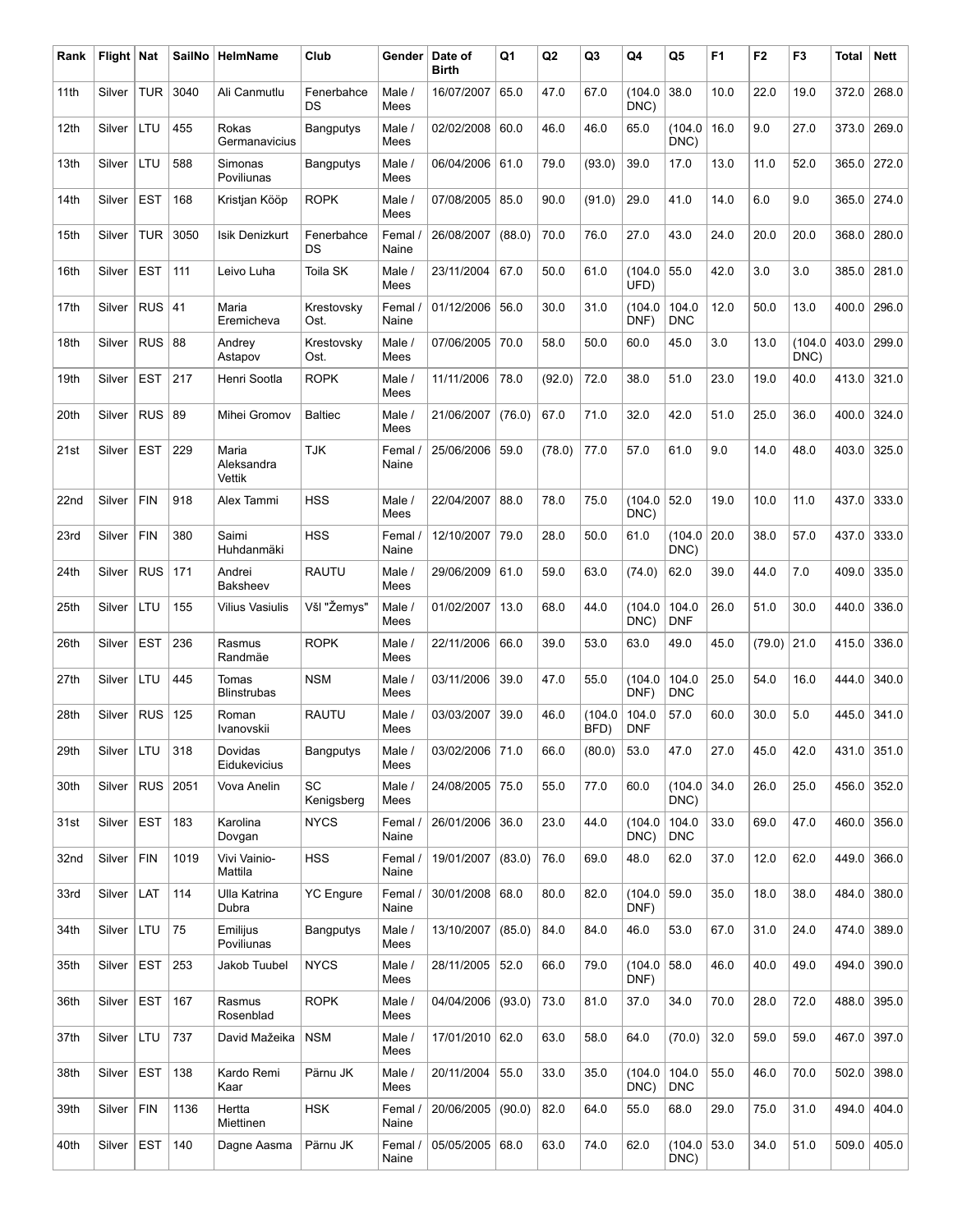| Rank | Flight   Nat       |            | SailNo | HelmName                          | Club                    | Gender           | Date of<br><b>Birth</b> | Q1     | Q <sub>2</sub> | Q3     | Q4                    | Q5                  | F <sub>1</sub>      | F <sub>2</sub>      | F <sub>3</sub>      | <b>Total</b> | <b>Nett</b> |
|------|--------------------|------------|--------|-----------------------------------|-------------------------|------------------|-------------------------|--------|----------------|--------|-----------------------|---------------------|---------------------|---------------------|---------------------|--------------|-------------|
| 41st | Silver             | LAT        | 129    | Kristiäna<br>Paula Simane         | <b>YC</b> Engure        | Femal.<br>Naine  | 11/01/2007              | 53.0   | 41.0           | 36.0   | (104.0<br>DNC)        | 104.0<br><b>DNC</b> | 48.0                | 70.0                | 54.0                | 510.0        | 406.0       |
| 42nd | Silver             | <b>RUS</b> | 96     | Taisiia<br>Kuzmina                | ST Pet.SA               | Femal /<br>Naine | 21/10/2005              | 58.0   | 83.0           | 49.0   | 43.0                  | 58.0                | (104.0<br>UFD)      | 104.0<br><b>BFD</b> | 14.0                | 513.0        | 409.0       |
| 43rd | Silver             | LTU        | 2055   | <b>Vilius Pocius</b>              | SC Vejo<br>sparnai      | Male /<br>Mees   | 16/06/2007              | 36.0   | 72.0           | 73.0   | (104.0<br>UFD)        | 104.0<br><b>UFD</b> | 38.0                | 55.0                | 32.0                | 514.0        | 410.0       |
| 44th | Silver             | <b>EST</b> | 254    | Karl Sören<br>Tamm                | <b>NYCS</b>             | Male /<br>Mees   | 07/02/2007              | 44.0   | 62.0           | 54.0   | (104.0<br>DNC)        | 104.0<br><b>DNC</b> | 41.0                | 37.0                | 68.0                | 514.0        | 410.0       |
| 45th | Silver             | <b>RUS</b> | 179    | Ekaterina<br>Vasileva             | <b>RAUTU</b>            | Femal.<br>Naine  | 22/08/2007 77.0         |        | 67.0           | 47.0   | (104.0<br>DNC)        | 104.0<br><b>DNF</b> | 56.0                | 52.0                | 10.0                | 517.0        | 413.0       |
| 46th | Silver             | <b>TUR</b> | 3046   | <b>Kuzey Karis</b>                | Fenerbahce<br>DS        | Male /<br>Mees   | 04/12/2008 65.0         |        | 70.0           | 74.0   | (104.0<br>DNC)        | 104.0<br><b>DNC</b> | 40.0                | 33.0                | 28.0                | 518.0        | 414.0       |
| 47th | Silver             | LTU        | 85     | Ramune<br>Luksyte                 | <b>Bangputys</b>        | Femal<br>Naine   | 24/09/2007              | 54.0   | 84.0           | 83.0   | 51.0                  | 64.0                | 21.0                | 61.0                | (104.0)<br>UFD)     | 522.0        | 418.0       |
| 48th | Silver             | <b>RUS</b> | 1310   | Evgeniia<br>Bylkova               | SC<br>Kenigsberg        | Femal /<br>Naine | 03/06/2007              | (89.0) | 75.0           | 85.0   | 59.0                  | 69.0                | 49.0                | 48.0                | 44.0                | 518.0        | 429.0       |
| 49th | Silver             | <b>FIN</b> | 1090   | Aatos Järvinen                    | <b>HSS</b>              | Male /<br>Mees   | 30/04/2008              | 78.0   | 64.0           | 94.0   | (104.0<br>DNC)        | 104.0<br><b>DNC</b> | 28.0                | 29.0                | 33.0                | 534.0        | 430.0       |
| 50th | Silver             | LAT        | 60     | Gabriels<br>Civjans               | Jurmala                 | Male /<br>Mees   | 05/07/2007              | 64.0   | 71.0           | 41.0   | (104.0<br>DNC)        | 104.0<br><b>DNC</b> | 31.0                | 63.0                | 56.0                | 534.0        | 430.0       |
| 51st | Silver             | <b>EST</b> | 184    | Kaur Säärits                      | <b>NYCS</b>             | Male /<br>Mees   | 04/10/2004              | 69.0   | (92.0)         | 68.0   | 70.0                  | 67.0                | 74.0                | 47.0                | 35.0                | 522.0        | 430.0       |
| 52nd | Silver             | <b>EST</b> | 76     | Olger Hannes<br>Mets              | <b>SMS</b>              | Male /<br>Mees   | 09/02/2007              | (87.0) | 69.0           | 82.0   | 59.0                  | 64.0                | 73.0                | 32.0                | 53.0                | 519.0        | 432.0       |
| 53rd | Silver             | <b>TUR</b> | 6193   | Alp<br>Karpuzoglu                 | <b>Istanbul SC</b>      | Male /<br>Mees   | 29/12/2006 81.0         |        | 65.0           | 65.0   | (104.0<br>DNC)        | 104.0<br><b>DNC</b> | 36.0                | 41.0                | 41.0                | 537.0        | 433.0       |
| 54th | Silver             | LTU        | 133    | <b>Benas</b><br><b>Bestauskas</b> | Všl "Žemys"             | Male /<br>Mees   | 17/08/2009              | (77.0) | 72.0           | 43.0   | 75.0                  | 70.0                | 63.0                | 66.0                | 46.0                | 512.0        | 435.0       |
| 55th | Silver             | <b>EST</b> | 228    | Rainer Kepp                       | <b>TJK</b>              | Male /<br>Mees   | 28/08/2005 57.0         |        | 69.0           | 56.0   | (104.0<br>DNC)        | 104.0<br><b>DNC</b> | 17.0                | 67.0                | 66.0                | 540.0        | 436.0       |
| 56th | Silver             | LTU        | 451    | Asta<br>Aperaviciute              | <b>Bangputys</b>        | Male /<br>Mees   | 26/05/2007              | 34.0   | (104.0<br>BFD) | 47.0   | 78.0                  | 63.0                | 104.0<br><b>UFD</b> | 8.0                 | 104.0<br><b>UFD</b> | 542.0        | 438.0       |
| 57th | Silver             | LTU        | 1378   | Jokubas Pekis                     | Bangputys               | Male /<br>Mees   | 26/04/2008 72.0         |        | 74.0           | 68.0   | (104.0<br>DNC)        | 104.0<br><b>DNC</b> | 7.0                 | 16.0                | 104.0<br><b>DNC</b> | 549.0        | 445.0       |
| 58th | Silver             | <b>RUS</b> | 26     | Alexey<br>Svyatogorov             | Krestovsky<br>Ost.      | Male /<br>Mees   | 26/10/2007              | 74.0   | 59.0           | 87.0   | 77.0                  | 71.0                | (104.0)<br>DNC)     | 27.0                | 50.0                | 549.0        | 445.0       |
| 59th | Silver   RUS   174 |            |        | Arkadii<br>Bungov                 | <b>RAUTU</b>            | Male /<br>Mees   | 17/06/2007 81.0         |        | 71.0           | 69.0   | (104.0   66.0<br>DNC) |                     | 50.0                | 49.0                | 65.0                |              | 555.0 451.0 |
| 60th | Silver             | $RUS$ 81   |        | Olga Kusonina                     | Krestovsky<br>Ost.      | Femal<br>Naine   | 05/07/2005 70.0         |        | 68.0           | 64.0   | (104.0<br>DNF)        | 104.0<br><b>DNC</b> | 52.0                | 72.0                | 22.0                | 556.0        | 452.0       |
| 61st | Silver             | LAT        | 138    | Karliina<br>Vaivode               | SA/Klubs360             | Femal /<br>Naine | 17/09/2006 51.0         |        | 18.0           | 58.0   | (104.0<br>DNC)        | 104.0<br><b>DNC</b> | 104.0<br><b>DNC</b> | 104.0<br><b>DNC</b> | 18.0                | 561.0        | 457.0       |
| 62nd | Silver             | $RUS$ 28   |        | Maiia Gerefurt                    | ST Pet.SA               | Femal /<br>Naine | 15/12/2007              | 84.0   | 91.0           | 62.0   | (104.0)<br>DNC)       | 65.0                | 65.0                | 62.0                | 29.0                | 562.0        | 458.0       |
| 63rd | Silver             | <b>EST</b> | 171    | Karl Heinrich<br>Kurnim           | <b>ROPK</b>             | Male /<br>Mees   | 08/07/2006 75.0         |        | 80.0           | 78.0   | (104.0<br>DNF)        | 104.0<br><b>DNC</b> | 22.0                | 36.0                | 64.0                | 563.0        | 459.0       |
| 64th | Silver             | LTU        | 432    | Mariya<br>Shramkova               | <b>NSM</b>              | Femal /<br>Naine | 29/07/2008 80.0         |        | 83.0           | (87.0) | 56.0                  | 68.0                | 68.0                | 65.0                | 43.0                | 550.0        | 463.0       |
| 65th | Silver             | <b>EST</b> | 61     | Hanna Viktoria<br>Vaino           | <b>ROPK</b>             | Femal /<br>Naine | 28/01/2006 91.0         |        | (95.0)         | 86.0   | 52.0                  | 63.0                | 57.0                | 60.0                | 55.0                | 559.0        | 464.0       |
| 66th | Silver             | RUS        | 1654   | Stepan<br>Kuzmin                  | <b>SC</b><br>Kenigsberg | Male /<br>Mees   | 12/11/2007              | 84.0   | 77.0           | (89.0) | 68.0                  | 66.0                | 30.0                | 71.0                | 71.0                | 556.0        | 467.0       |
| 67th | Silver             | <b>EST</b> | 160    | Saskia<br>Põldmaa                 | <b>NYCS</b>             | Femal /<br>Naine | 27/07/2006 73.0         |        | 57.0           | 83.0   | 76.0                  | (104.0)<br>DNC)     | 61.0                | 58.0                | 73.0                | 585.0        | 481.0       |
| 68th | Silver             | <b>EST</b> | 82     | Gretel<br>Kurgpõld                | <b>ROPK</b>             | Femal /<br>Naine | 22/07/2006 74.0         |        | 79.0           | 80.0   | 71.0                  | (104.0)<br>DNF)     | 44.0                | 84.0                | 61.0                | 597.0        | 493.0       |
| 69th | Silver             | <b>FIN</b> | 945    | Frans Huhta<br>Koivisto           | <b>EMK</b>              | Male /<br>Mees   | 15.10.2005 80.0         |        | 77.0           | 76.0   | (104.0<br>DNC)        | 104.0<br><b>DNC</b> | 72.0                | 56.0                | 37.0                | 606.0        | 502.0       |
| 70th | Silver             | <b>EST</b> | 155    | Raul Ottesson                     | <b>TJK</b>              | Male /<br>Mees   | 06/08/2007 79.0         |        | 89.0           | 81.0   | 61.0                  | (104.0)<br>DNC)     | 80.0                | 39.0                | 74.0                | 607.0        | 503.0       |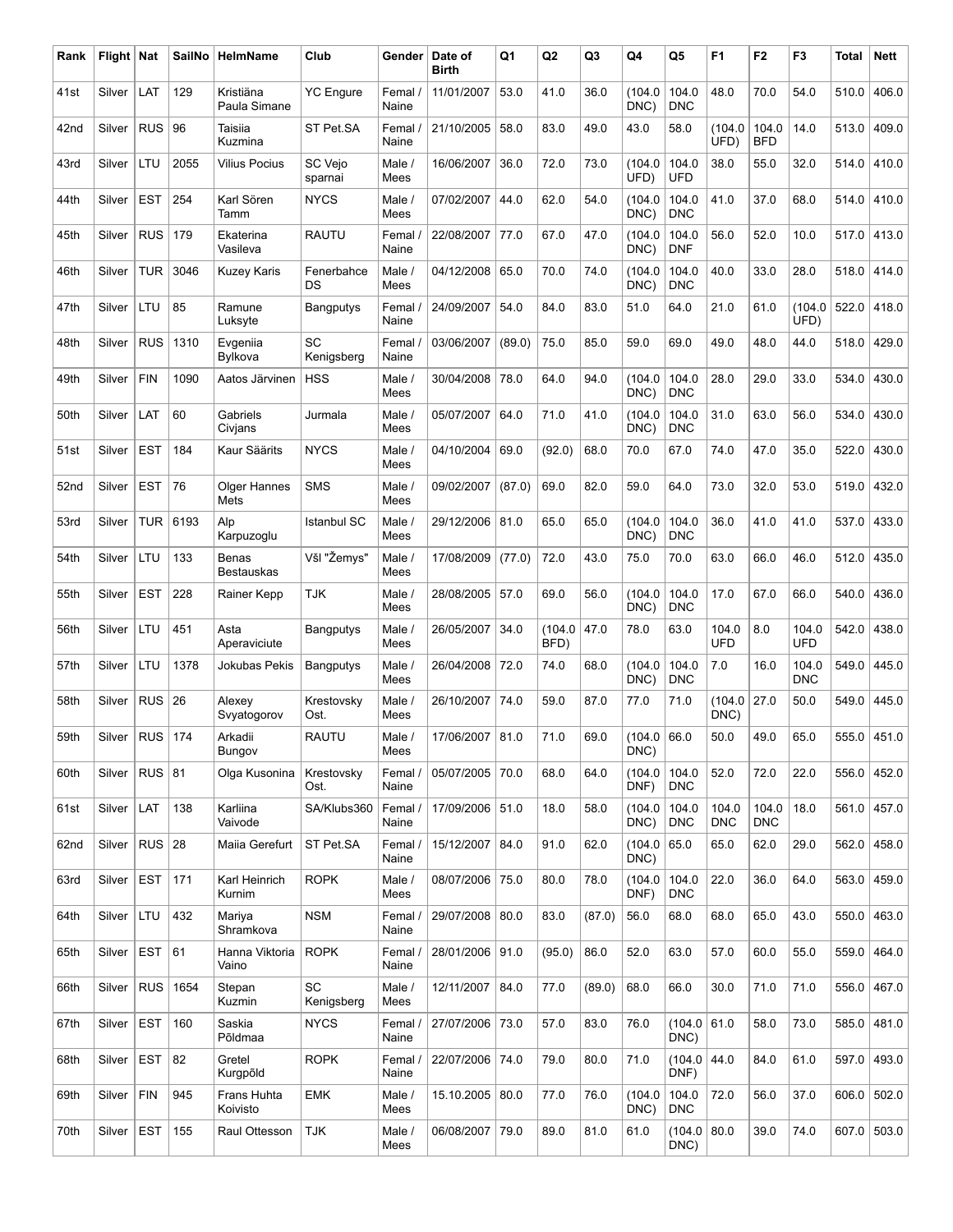| Rank  | Flight   Nat |            | SailNo | HelmName                     | Club               | Gender           | Date of<br><b>Birth</b> | Q1              | Q <sub>2</sub>      | Q3                  | Q4                  | Q5                  | F <sub>1</sub>      | F <sub>2</sub>           | F <sub>3</sub>      | Total | <b>Nett</b> |
|-------|--------------|------------|--------|------------------------------|--------------------|------------------|-------------------------|-----------------|---------------------|---------------------|---------------------|---------------------|---------------------|--------------------------|---------------------|-------|-------------|
| 71st  | Silver       | LTU        | 401    | Tadas Azukas                 | Bangputys          | Male /<br>Mees   | 01/07/2009              | 90.0            | 61.0                | 60.0                | 66.0                | (104.0<br>DNC)      | 104.0<br><b>UFD</b> | 21.0                     | 104.0<br><b>UFD</b> | 610.0 | 506.0       |
| 72nd  | Silver       | <b>EST</b> | 93     | <b>Lisett Aasmets</b>        | <b>NYCS</b>        | Femal.<br>Naine  | 15/09/2006              | 89.0            | 81.0                | 90.0                | 72.0                | (104.0<br>DNC)      | 66.0                | 43.0                     | 75.0                | 620.0 | 516.0       |
| 73rd  | Silver       | LTU        | 2050   | Domas<br>Gudauskas           | SC Vejo<br>sparnai | Male /<br>Mees   | 04/10/2008              | 86.0            | 87.0                | 88.0                | (104.0<br>DNC)      | 72.0                | 64.0                | 53.0                     | 69.0                | 623.0 | 519.0       |
| 74th  | Silver       | LTU        | 453    | Tadas<br>Lukosevicius        | <b>Bangputys</b>   | Male /<br>Mees   | 23/03/2008              | 72.0            | 76.0                | 84.0                | (104.0<br>DNF)      | 104.0<br><b>DNC</b> | 78.0                | 42.0                     | 67.0                | 627.0 | 523.0       |
| 75th  | Silver       | <b>TUR</b> | 3043   | Derin Selanik                | Fenerbahce<br>DS   | Male /<br>Mees   | 01/11/2006              | 69.0            | (104.0)<br>BFD)     | 73.0                | 104.0<br><b>DNF</b> | 104.0<br><b>DNC</b> | 89.0                | 64.0                     | 34.0                | 641.0 | 537.0       |
| 76th  | Silver       | LTU        | 435    | Jonas<br>Vimantas            | <b>Bangputys</b>   | Male /<br>Mees   | 28/01/2007              | 82.0            | 65.0                | 72.0                | (104.0<br>DNC)      | 104.0<br><b>DNC</b> | 54.0                | 57.0                     | 104.0<br><b>DNC</b> | 642.0 | 538.0       |
| 77th  | Silver       | <b>FIN</b> | 44     | Joonas<br>Bollström          | <b>TP</b>          | Male /<br>Mees   | 15/07/2007              | (104.0<br>DNC)  | 88.0                | 70.0                | 104.0<br><b>DNC</b> | 104.0<br><b>DNC</b> | 47.0                | 104.0<br><b>DNC</b>      | 26.0                | 647.0 | 543.0       |
| 78th  | Silver       | <b>EST</b> | 157    | Adrian<br>Krukovski          | <b>TJK</b>         | Male /<br>Mees   | 25/01/2004              | 98.0            | (104.0<br>DNC)      | 104.0<br><b>DNC</b> | 73.0                | 65.0                | 58.0                | 104.0<br><b>DNC</b>      | 45.0                | 651.0 | 547.0       |
| 79th  | Silver       | <b>EST</b> | 226    | Enrico Eha                   | <b>ROPK</b>        | Male /<br>Mees   | 18/11/2004              | 83.0            | 74.0                | 71.0                | (104.0<br>DNC)      | 104.0<br><b>DNC</b> | 90.0                | 74.0                     | 63.0                | 663.0 | 559.0       |
| 80th  | Silver       | <b>EST</b> | 159    | Sandra<br>Sinivee            | <b>ROPK</b>        | Femal.<br>Naine  | 02/07/2007              | 97.0            | 82.0                | (104.0<br>UFD)      | 104.0<br><b>DNC</b> | 72.0                | 71.0                | 76.0                     | 58.0                | 664.0 | 560.0       |
| 81st  | Silver       | LTU        | 80     | Šarunas Jakas                | <b>NSM</b>         | Male /<br>Mees   | 18/09/2009              | 99.0            | 89.0                | 96.0                | (104.0<br>DNF)      | 71.0                | 69.0                | 81.0                     | 77.0                | 686.0 | 582.0       |
| 82nd  | Silver       | <b>EST</b> | 144    | Joonas Ata<br>Saks           | <b>ROPK</b>        | Male /<br>Mees   | 17/03/2009              | 86.0            | 97.0                | 98.0                | (104.0<br>DNC)      | 104.0<br><b>DNC</b> | 62.0                | 78.0                     | 60.0                | 689.0 | 585.0       |
| 83rd  | Silver       | <b>FIN</b> | 932    | Morris<br>Ikäheimo           | <b>HSS</b>         | Male /<br>Mees   | 18/02/2008              | 92.0            | 88.0                | 86.0                | (104.0<br>DNF)      | 104.0<br><b>DNC</b> | 79.0                | 68.0                     | 83.0                | 704.0 | 600.0       |
| 84th  | Silver       | <b>RUS</b> | 985    | Kurganova<br>Vera            | SC<br>Kenigsberg   | Femal.<br>Naine  | 2005                    | 95.0            | 91.0                | 90.0                | (104.0<br>DNC)      | 104.0<br><b>DNC</b> | 76.0                | 73.0                     | 82.0                | 715.0 | 611.0       |
| 85th  | Silver       | <b>RUS</b> | 311    | Nikita Petrov                | <b>Baltiec</b>     | Male /<br>Mees   | 30/04/2008              | 94.0            | 81.0                | 91.0                | (104.0<br>DNC)      | 104.0<br><b>DNC</b> | 82.0                | 83.0                     | 76.0                | 715.0 | 611.0       |
| 86th  | Silver       | <b>EST</b> | 181    | Liis Katriin<br>Kuusik       | <b>ROPK</b>        | Femal /<br>Naine | 11/03/2005              | 76.0            | 75.0                | 63.0                | (104.0<br>DNF)      | 104.0<br><b>DNC</b> | 104.0<br><b>DNC</b> | 104.0<br><b>DNC</b>      | 104.0<br><b>DNC</b> | 734.0 | 630.0       |
| 87th  | Silver       | LAT        | 142    | Tina Fišere-<br>Blumberga    | <b>YC</b> Engure   | Femal<br>Naine   | 09/04/2007              | 87.0            | 87.0                | 88.0                | (104.0<br>DNC)      | 104.0<br><b>DNC</b> | 85.0                | 77.0                     | 104.0<br><b>DNC</b> | 736.0 | 632.0       |
| 88th  | Silver       | <b>EST</b> | 205    | Joosep Tristan<br>Tiivel     | <b>ROPK</b>        | Male /<br>Mees   | 18/02/2008              | 94.0            | 98.0                | 99.0                | (104.0<br>DNC)      | 104.0<br><b>DNC</b> | 81.0                | 80.0                     | 80.0                | 740.0 | 636.0       |
| 89th  | Silver       | <b>EST</b> | 143    | Anna Altrov                  | <b>ROPK</b>        | Femal /<br>Naine | 02/04/2008 91.0         |                 | 90.0                | 92.0                | (104.0)<br>DNF)     | 104.0<br><b>DNC</b> | 77.0                | 104.0 79.0<br><b>BFD</b> |                     |       | 741.0 637.0 |
| 90th  | Silver       | <b>EST</b> | 222    | Matilda Prikk                | <b>ROPK</b>        | Femal<br>Naine   | 27/07/2006              | (104.0<br>DNC)  | 86.0                | 93.0                | 104.0<br><b>DNC</b> | 104.0<br><b>DNC</b> | 75.0                | 104.0<br><b>DNC</b>      | 78.0                | 748.0 | 644.0       |
| 91st  | Silver       | <b>EST</b> | 270    | Karl Markus<br>Kaal          | <b>ROPK</b>        | Male /<br>Mees   | 12/12/2007              | 93.0            | 96.0                | 100.0               | (104.0<br>DNC)      | 104.0<br><b>DNC</b> | 59.0                | 104.0<br>DNC             | 104.0<br><b>DNC</b> | 764.0 | 660.0       |
| 92nd  | Silver       | $RUS$ 24   |        | Vasilii<br>Danilenko         | <b>RAUTU</b>       | Male /<br>Mees   | 13/07/2008 97.0         |                 | 99.0                | 89.0                | (104.0<br>DNC)      | 104.0<br><b>DNC</b> | 87.0                | 104.0<br><b>DNC</b>      | 81.0                | 765.0 | 661.0       |
| 93rd  | Silver       | LTU        | 110    | <b>Bartas</b><br>Kupliauskas | Všl "Žemys"        | Male /<br>Mees   | 08/02/2010              | (104.0<br>DNC)  | 52.0                | 97.0                | 104.0<br><b>DNC</b> | 104.0<br><b>DNC</b> | 104.0<br><b>DNC</b> | 104.0<br><b>DNC</b>      | 104.0<br><b>DNC</b> | 773.0 | 669.0       |
| 94th  | Silver       | <b>FIN</b> | 1103   | Arttu Oksanen                | EMK                | Male /<br>Mees   | 04/05/2009              | 95.0            | 94.0                | 96.0                | (104.0<br>DNC)      | 104.0<br><b>DNC</b> | 83.0                | 104.0<br><b>DNC</b>      | 104.0<br><b>DNC</b> | 784.0 | 680.0       |
| 95th  | Silver       | <b>EST</b> | 169    | Mari Ann<br>Kuusik           | <b>ROPK</b>        | Femal<br>Naine   | 11/03/2005              | 92.0            | 86.0                | 92.0                | (104.0<br>DNC)      | 104.0<br><b>DNC</b> | 104.0<br><b>DNC</b> | 104.0<br><b>DNC</b>      | 104.0<br><b>DNC</b> | 790.0 | 686.0       |
| 96th  | Silver       | <b>EST</b> | 162    | Tom Morten<br>Musting        | <b>TJK</b>         | Male /<br>Mees   | 14/11/2005              | (104.0<br>DNC)  | 104.0<br><b>DNC</b> | 104.0<br><b>DNC</b> | 104.0<br><b>DNC</b> | 104.0<br><b>DNC</b> | 86.0                | 82.0                     | 104.0<br><b>DNC</b> | 792.0 | 688.0       |
| 97th  | Silver       | <b>FIN</b> | 1042   | Juhana Korpi-<br>Anttila     | <b>EMK</b>         | Male /<br>Mees   | 04/12/2007              | (104.0<br>DNF)  | 93.0                | 95.0                | 104.0<br><b>DNC</b> | 104.0<br><b>DNC</b> | 84.0                | 104.0<br>DNC             | 104.0<br><b>DNC</b> | 792.0 | 688.0       |
| 98th  | Silver       | LTU        | 186    | Adomas<br>Krucius            | Všl "Žemys"        | Male /<br>Mees   | 08/02/2008              | 96.0            | 100.0               | 97.0                | (104.0<br>DNC)      | 104.0<br><b>DNC</b> | 88.0                | 104.0<br><b>DNC</b>      | 104.0<br><b>DNC</b> | 797.0 | 693.0       |
| 99th  | Silver       | LTU        | 184    | Karolis<br>Rimgaila          | Všl "Žemys"        | Male /<br>Mees   | 20/10/2009              | 100.0           | 85.0                | 95.0                | (104.0<br>DNC)      | 104.0<br><b>DNC</b> | 104.0<br><b>DNC</b> | 104.0<br><b>DNC</b>      | 104.0<br><b>DNC</b> | 800.0 | 696.0       |
| 100th | Silver       | LTU        | 113    | Orestas<br>Dragenis          | Všl "Žemys"        | Male /<br>Mees   | 10/11/2008              | (104.0)<br>DNC) | 101.0               | 101.0               | 104.0<br><b>DNC</b> | 104.0<br><b>DNC</b> | 91.0                | 104.0<br>DNC             | 104.0<br><b>DNC</b> | 813.0 | 709.0       |